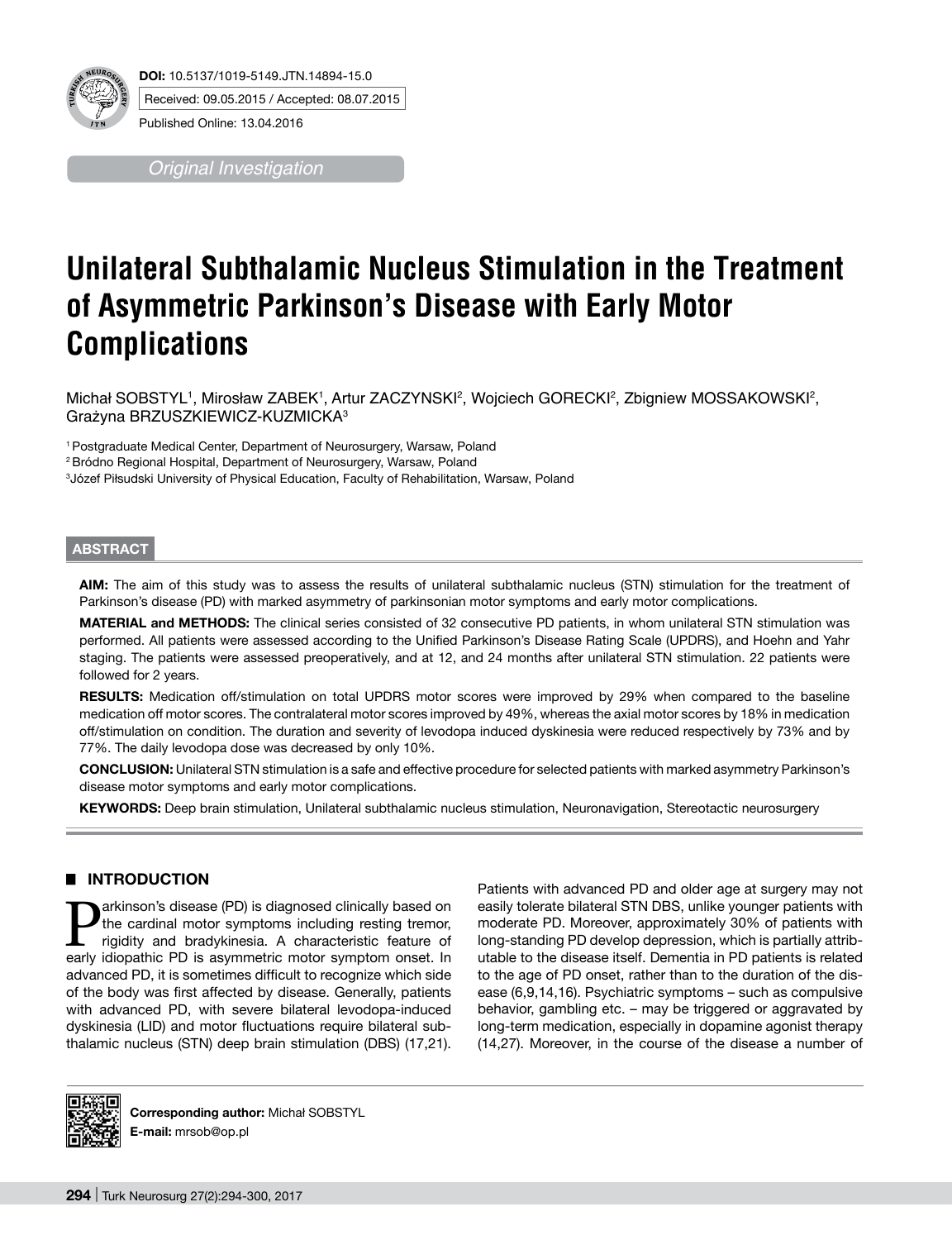features that are unresponsive to medication begin to dominate. Nevertheless, pharmacological therapy remains the mainstay treatment for patients affected by PD. Neurosurgical procedures are indicated when pharmacotherapy inadequately controls motor symptoms and LID develop (12).

Generally, patients with shorter PD duration demonstrate better cognitive performance, and are in better overall health at the time of surgery. Moreover, unilateral STN stimulation procedures are less invasive than bilateral simultaneous STN procedures (2,4,5,8,17,19,22,23). Bearing in mind all of the above facts, we aimed to operate on PD patients with the asymmetry of PD symptoms.

#### █ **MATERIAL and METHODS**

The study included 32 patients (12 female and 20 male) with asymmetric PD, with mild or moderate disability of LID. The patients' demographic and clinical characteristics are presented in Table I. The patients were followed up for either 1 or 2 years (27 and 22 patients, respectively). The specific reasons for dropout at 2 years' follow-up were as follows: 4 patients were lost for follow-up, 3 patients were unwilling to report at 2 years follow-up although they reported clinical improvement but were not assessed using study protocol, in 2 patients stimulation settings were adjusted at other centers, located nearer their place of residence, and 1 patient was diagnosed with metastatic breast carcinoma.

All patients underwent unilateral STN DBS at the Neurosurgical Department of Postgraduate Medical Center, starting from May 2006 till February 2012. Eligibility for the surgery was based on an assessment of the motor symptoms of PD based on the CAPSIT-PD criteria (1). All patients met the UK Brain Bank criteria for the diagnosis of PD and suffered from disabling asymmetric motor symptoms in the off-medication state, including tremor and mild or moderate unilateral LID in the on-medication state. The inclusion criteria were as follows: idiopathic PD confirmed by a movement disorder neurologist; PD continuing for more than 5 years after the diagnosis; the presence of disabling mild or moderate LID rated maximally 2 scores on item 33 of UPDRS part IV. PD was considered asymmetric when motor scores for the more affected side of the body were at least two times higher than for the less affected side. An L-dopa challenge was administered to confirm drug responsiveness according to UPDRS part III. The patients qualified for STN DBS had the improvement of over 33% of PD motor symptoms when compared to the off state. The offmedication state was defined as an overnight period free of levodopa-containing drugs. Patients with symmetric PD who qualified for staged bilateral STN DBS were excluded from the study. The cognition of the patients was assessed by the Mini Mental State Examination (MMSE). Patients with more than 25 points on the MMSE were considered eligible for surgery. The study received the Institutional Review Board Approval and local Ethic Committee. The patients were informed about possible surgical complications associated with stereotactic surgery and hardware implantation. Coagulopathies were considered as a contraindication to stereotactic surgery. All aspirin-containing medications were withheld at least 14 days before the planned surgery.

The primary outcome measure included the motor part of the UPDRS. Separate motor subscores were assessed for contralateral as well cumulative ipsilateral motor UPDRS subscores. The contralateral motor subscore was the sum of motor scores from limb tremor (items 20-21; range 0-16), limb rigidity (item 22; range 0-8), limb bradykinesia (items 23-26; range 0-36). The axial motor subscore constituted the sum of the following scores for arising from chair, posture, gait, postural instability and body bradykinesia (items 27-31; range 0-20). Separate motor subscores for limb tremor, limb rigidity. limb bradykinesia were also assessed contralaterally in the off medication state preoperatively.

The secondary outcome measure included an assessment of mentation, behavior, and mood (part I of the UPDRS), the activities of daily living (part II of the UPDRS), and complications of therapy (part IV of the UPDRS). Postoperative evaluations were performed at 1 and 2 years after the surgery. All parts of UPDRS were assessed in the off-medication and on-medication states, with the stimulator turned on postoperatively. The results were compared to corresponding preoperative scores in the off-medication and on-medication states, respectively. Clinical assessment also involved the Hoehn & Yahr staging scale. All patients were evaluated using the Mini Mental State Examination. All patients were assessed in the off-medication and on-medication states prior to surgery. The effects of unilateral STN DBS on UPDRS part I, II, III, and IV, H/Y stage in medication off and on conditions were assessed using a paired *t*-test, based on a normal distribution of values. A level of p<0.05 was considered significant.

In brief, the STN was selected as the stereotactic target contralateral to the more affected body side. All the procedures were performed under local anesthesia, and stereotactic STN planning was performed with a neuronavigation device (Stealth Station, Medtronic, Minneapolis) using the Framelink 4 software and intraoperative macrostimulation. To perform intraoperative macrostimulation, the Leksell Neurogenerator (Stereotactic Instruments, Elekta, Stockholm, Sweden) and Leksell macroelectrode with a non-insulated electrode tip of 2 mm in length and 1.5 mm in diameter were used. After the STN was located, the electrode (Model 3389, Medtronic, Minneapolis) for chronic stimulation was implanted. The depth of the inserted chronic electrode was controlled by lateral fluoroscopic images. Immediately after the implantation of the DBS lead the skin was sutured and the patients were brought to the computed tomography (CT) stereotactic scanning. Thereafter the patients were introduced into the general anesthesia. Internal pulse generators (Soletra or Activa SC, Medtronic, Minneapolis) were placed in the subclavicular region and connected by means of a connecting wire to the DBS lead, according to the manufacturer's guidelines. All contacts of the implanted DBS lead were checked for impedance (25).

#### █ **RESULTS**

22 PD patients benefited from unilateral STN DBS, as determined at 2-year follow-up. Tables II and III show the effect of unilateral STN DBS on parts I, II and III and IV of the UPDRS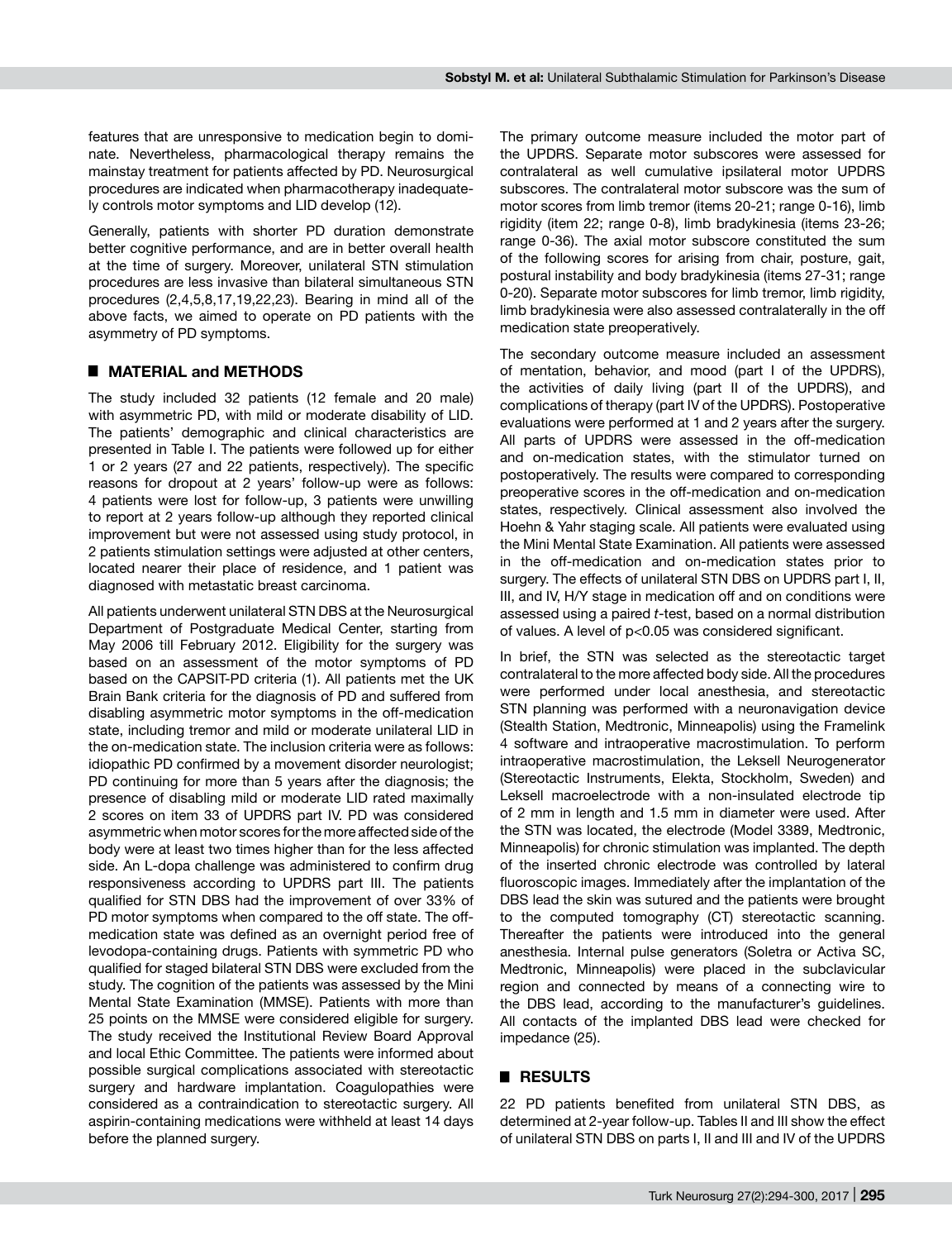in the off and on state respectively while the stimulators were switched on. The stimulation effect was seen in the off state with a reduction of motor scores by 31% and 29% at 1 and 2 years after surgery. Contralateral tremor was reduced by 79% and 76% at 1 and 2 years, respectively. Contralateral rigidity was reduced by 43% and 33% during subsequent follow-up visits. Contralateral bradykinesia was found to have improved by 52% and 45% at 1 and 2 years after surgery.

The effect of unilateral STN DBS on the motor scores in the on state was still evident, reducing motor UPDRS scores by 21% and 10% at 1 and 2 years after surgery. This effect can be attributed to unilateral STN DBS and the slightly modified daily levodopa dose during the postoperative period. Unilateral STN DBS contributed to the reduction of duration and disability of LID. The reduction of LID duration was 67% and 73% at 1 and 2 years after surgery. The LID disability decreased by 69% and 77% at 1 and 2 year follow-up, respectively. This antidyskinetic effect could be only partially attributable to a 10% reduction of daily levodopa dosage 2 years after surgery. The preoperative MMSE was 27.3 +/- 2.5. The postoperative MMSE scores were unchanged after surgery and scored 27.1 +/-3.2 and 26.8 +/-2.8 at 1 and 2 years follow-up. The preoperative and postoperative scores of UPDRS part I before and after the surgery are presented in Tables II and III.

The mean preoperative daily dose of levodopa was 890 +/- 240 mg, as compared to 800 +/- 260 1 year after unilateral STN DBS and 800 +/- 190, and 2 years after unilateral STN DBS.

There was 1 case of intracerebral hemorrhage seen on a postoperative CT scan. In this case, postoperative CT showed minor intraparenchymal bleeding beneath the cortical surface. This bleeding was clinically silent. 1 patient developed transient confusion in the immediate postoperative period.

This patient made full recovery at the time of discharge from the hospital. There was one hardware-related complication (one instance of breakage of the connecting cable). We noted two cases of skin erosion with a subsequent infection over the connector located in the retromastoid region. The patients were reoperated on with a translocation of the connector to the parietooccipital region and firm suturing to the galea. The patients made full recovery, while subsequent antibiotic therapy solved the infection problem with good wound healing. There were no other complications related to the implanted hardware in the 2-year follow-up period.

At 2-year follow-up, a total of 15 patients used monopolar cathodal stimulation, 4 patients used 2 adjacent contacts as cathodes, and 3 patients used bipolar stimulation mode. The stimulating parameters did not change significantly over the follow-up period. During follow-up visits all contacts were screened to measure the range of resistance. Most patients with monopolar stimulation experienced transient paresthesia after switching on the IPGs, which resolved completely after a few seconds. In only three patients bipolar stimulation was used 2 years after surgery. The reason for it was dysartria induced by the monopolar stimulation mode.

## █ **DISCUSSION**

Our results confirm high efficacy of unilateral STN DBS in the treatment of asymmetric PD with mild or moderate LID. Our observations are consistent with the results obtained by other investigators who reported a reduction of total motor UPDRS after unilateral STN DBS between 25% and 43% (8,19,22,24,26). Unilateral STN DBS is usually applied to patients with moderate PD and total preoperative motor UPDRS score varying between 32 to 45 points in most series (19,22,24,26). In our 32 patients, the total preoperative motor

**Table I:** Demographic and Clinical Description of 32 Consecutive Patients After Unilateral STN DBS

| Mean age of disease onset (diagnosis)                                              | 48.9 (yrs) range (39.7 to 62.1 yrs) |  |  |
|------------------------------------------------------------------------------------|-------------------------------------|--|--|
| Sex of operated                                                                    |                                     |  |  |
| Patients                                                                           |                                     |  |  |
| Female                                                                             | 12                                  |  |  |
| Male                                                                               | 20                                  |  |  |
| Total                                                                              | 32                                  |  |  |
| Mean disease duration till unilateral STN DBS 7.2 yrs (range from 5.5 to 10.1 yrs) |                                     |  |  |
| Mean age at the surgery 55.6 yrs (range from 45.5 to 72.1 yrs)                     |                                     |  |  |
| Mean preoperative levodopa dose                                                    | $890 +/- 240$ mg                    |  |  |
| Laterality of symptoms/asymmetrical disease                                        |                                     |  |  |
| Right side dominant                                                                |                                     |  |  |
| Left side dominant                                                                 | 22                                  |  |  |
| Total                                                                              | 10                                  |  |  |
| Side of STN DBS surgery                                                            |                                     |  |  |
| <b>Right STN DBS</b>                                                               | 10                                  |  |  |
| Left STN DBS                                                                       | 22                                  |  |  |

*yrs: Years, STN: Subthalamic nucleus, DBS: Deep brain stimulation.*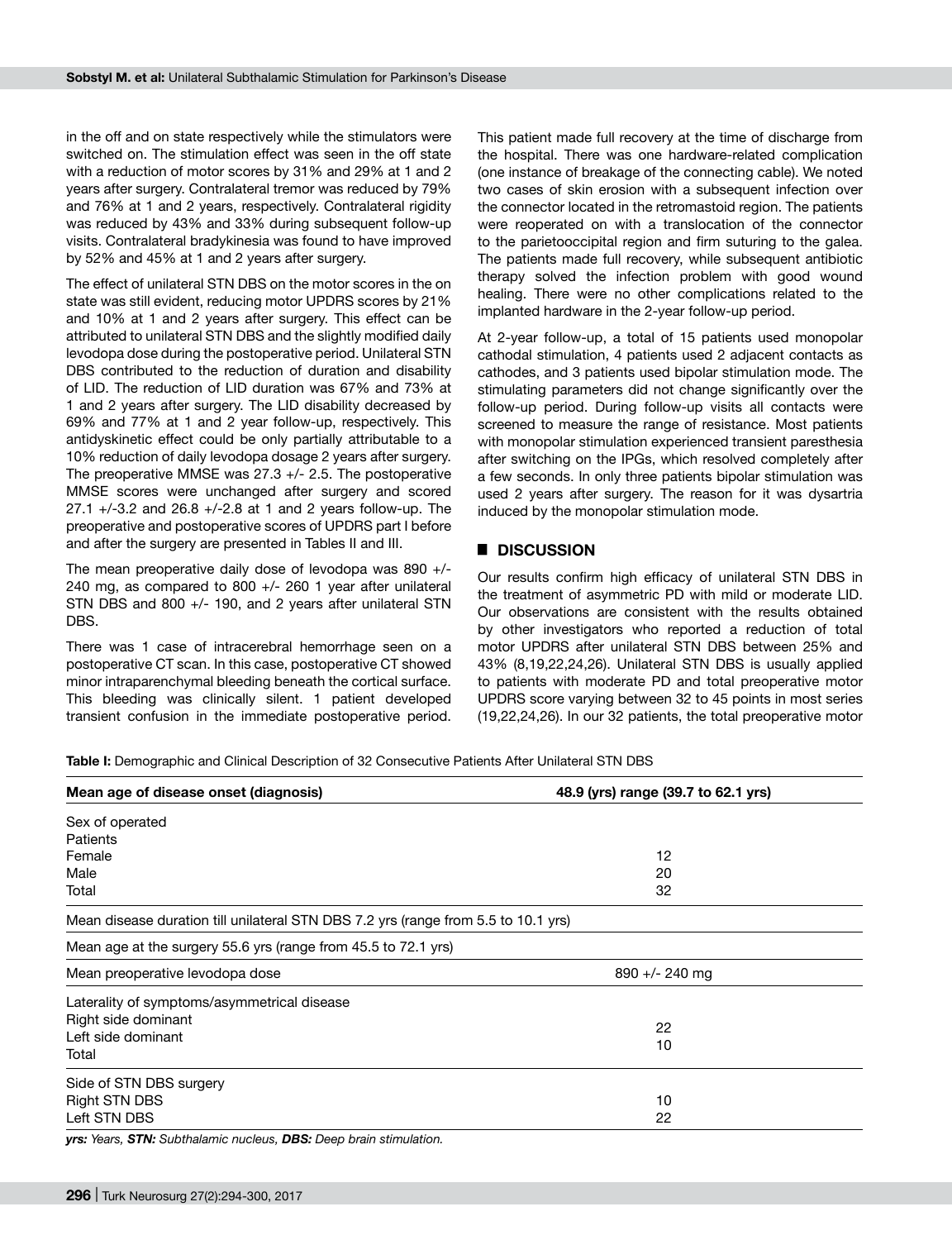**Table II:** The Preoperative (Baseline) and Follow-Up Examinations of UPDRS Scores were Performed in Medication off Condition Preoperatively and Postoperatively During Unilateral STN Stimulation (Stimulation on Condition). The Effects of Unilateral STN DBS on Mentation, Behavior, and Mood (part I UPDRS), the Activity of Daily Living Score (ADL part II UPDRS), Motor and Motor Subscores for Contralateral and Cumulative Motor Score for Ipsilateral Motor Features (part III UPDRS), and the Hoehn and Yahr Staging were Analyzed Using a Paired t-Test. A Level of P < 0.05 was Considered Significant. For all Scores of UPDRS and H/Y Staging Reduction Means Functional Improvement

| <b>Items of UPDRS</b>        | Score range | <b>Baseline scores in</b><br>medication off<br>state | Stimulation on/<br>medication off<br>state 12 months | Stimulation on/<br>medication off<br>state 24 months |
|------------------------------|-------------|------------------------------------------------------|------------------------------------------------------|------------------------------------------------------|
| <b>UPDRS Part I</b>          | $0 - 16$    | $3.5 +/- 1.4$                                        | $3.0 + (-1.2$ (ns)                                   | $3.5 + (-1.0$ (ns)                                   |
| <b>UPDRS Part II</b>         | $0 - 52$    | $16.7 +/- 3.4$                                       | $11.7 +/- 2.1$ (ns)                                  | $12.5 + (-2.8$ (ns)                                  |
| <b>UPDRS Part III</b>        | $0 - 108$   | $32.9 + - 4.7$                                       | $22.7 +/- 3.2$ (*)                                   | $23.4 + (-4.1 (*)$                                   |
| Contralateral motor features | $0 - 36$    | $14.6 + (-3.9 (*)$                                   | $6.7 +/- 3.2(*)$                                     | $7.4 +/- 2.9 (*)$                                    |
| Ipsilateral motor features   | $0 - 36$    | $7.2 +/- 2.1$                                        | $6.3 +/- 1.5$ (ns)                                   | $7.5 +/- 2.3$ (ns)                                   |
| Axial motor features         | $0 - 20$    | $9.6 +/- 1.9$                                        | $7.2 +/- 0.9$ (*)                                    | $7.9 +/- 3.2$ (ns)                                   |
| Contralateral tremor         | $0 - 12$    | $3.8 +/- 0.7$                                        | $0.8 +/- 0.5$ (*)                                    | $0.9 +/- 0.6 (*)$                                    |
| Contralateral rigidity       | $0 - 8$     | $3.9 + - 0.6$                                        | $2.2 +/- 0.7$ (*)                                    | $2.6 +/- 0.8 (*)$                                    |
| Contralateral bradykinesia   | $0 - 16$    | $6.9 +/- 1.2$                                        | $3.3 + (-1.2)^{(*)}$                                 | $3.8 + (-1.0 (*)$                                    |
| Hoehn and Yahr staging       | $0 - 5$     | $2.2 +/- 0.6$                                        | 1.7 +/- 0.3 (ns)                                     | 1.8 +/- 0.4 (ns)                                     |

*ADL: Activities of daily living, STN: Subthalamic nucleus, UPDRS: Unified Parkinson's Disease Rating Scale, DBS: Deep brain stimulation, (\*): Statistical significance, ns: Not significant.*

**Table III:** The Preoperative (Baseline) and Follow-up Examinations of UPDRS Scores were Performed in Medication on Condition Preoperatively and Postoperatively During Unilateral STN Stimulation (Stimulation on Condition). The Effects of Unilateral STN DBS on Mentation, Behavior, and Mood (Part I UPDRS), The Activity of Daily Living Score (ADL Part II UPDRS), Motor and Motor Subscores for Contralateral and Ipsilateral Motor Features (Part III UPDRS), and the Hoehn and Yahr Staging were Analyzed Using a Paired t-Test. A Level of P < 0.05 was Considered Significant. Moreover, the Side Effects of Long-Term Levodopa Intake were Analyzed Using the Items Assessing the Severity and Duration of LID from (part IV of UPDRS). For all Scores of UPDRS and H/Y Staging Reduction Means Functional Improvement

| <b>Items of UPDRS</b>                             | Score range | <b>Baseline scores in</b><br>medication on state | Stimulation on/<br>medication on state<br>12 months | Stimulation on/<br>medication on state<br>24 months |
|---------------------------------------------------|-------------|--------------------------------------------------|-----------------------------------------------------|-----------------------------------------------------|
| <b>UPDRS Part I</b>                               | $0 - 16$    | $2.2 + (-1.0)$                                   | $2.0 + (-0.8$ (ns)                                  | $1.8 + (-0.5$ (ns)                                  |
| <b>UPDRS Part II</b>                              | $0 - 52$    | $10.8 +/- 2.4$                                   | $8.3 +/- 2.1$ (ns)                                  | $8.9 + (-2.8$ (ns)                                  |
| <b>UPDRS Part III</b>                             | $0 - 108$   | $18.6 + - 4.7$                                   | $14.6 + - 3.2$ (ns)                                 | $16.7 +/- 3.1$ (ns)                                 |
| Contralateral motor features                      | $0 - 36$    | $6.4 +/- 1.6$                                    | $4.7+/- 1.1$ (*)                                    | $5.1 +/- 1.2$ (ns)                                  |
| Ipsilateral motor features                        | $0 - 36$    | $4.9 +/- 1.1$                                    | $4.2 +/- 1.0$ (ns)                                  | $4.7 +/- 0.9$ (ns)                                  |
| Axial motor features                              | $0 - 20$    | $6.5 +/- 1.3$                                    | $3.9 +/- 1.3$ (*)                                   | $4.7$ +/- 1.2 (ns)                                  |
| Duration of dyskinesia in<br>medication on state  | $0 - 4$     | $1.5 +/- 0.4$                                    | $0.5 +/- 0.2$ (*)                                   | $0.4 +/- 0.2$ (*)                                   |
| Disablity of dyskinesia in<br>medication on state | $0 - 4$     | $1.3 + (-0.3)$                                   | $0.4 +/- 0.3$ (*)                                   | $0.3 +/- 0.2$ (*)                                   |
| Hoehn and Yahr staging                            | $0 - 5$     | $1.5 +/- 0.3$                                    | $1.0 +/- 0.3$ (ns)                                  | $1.2 +/- 0.2$ (ns)                                  |

*ADL: Activities of daily living, STN: Subthalamic nucleus, UPDRS: Unified Parkinson's Disease Rating Scale, DBS: Deep brain stimulation, LID: Levodopa-induced dyskinesia, (\*): Statistical significance, ns: Not significant.*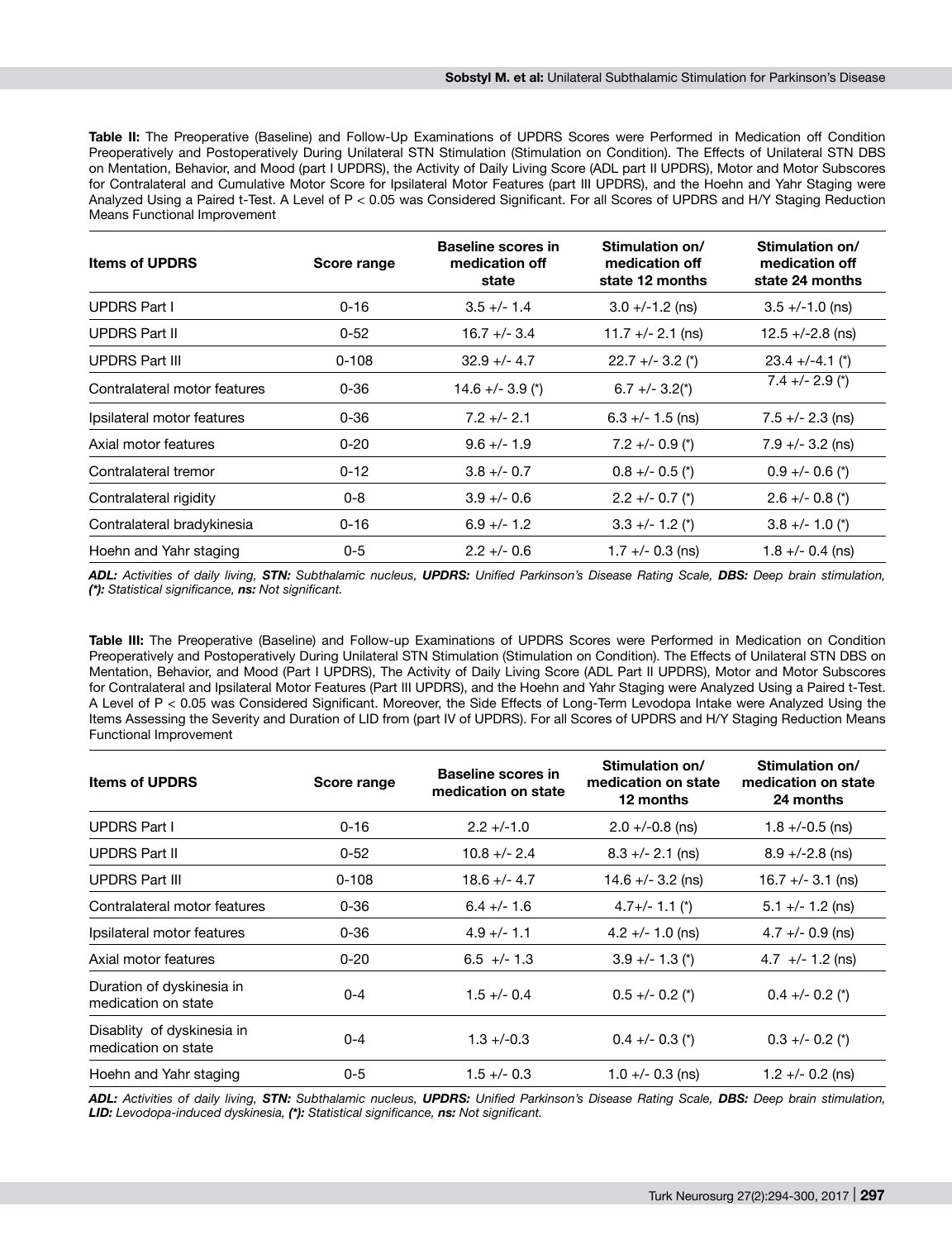UPDRS score was 33, which was comparable to preoperative motor UPDRS scores reported by other authors (4,26), although other authors utilized unilateral STN DBS in more advanced PD (22,23). Bilateral STN DBS has been reported to provide a 30 to 60% improvement in the total motor UPDRS score (12,17,20,21,28). In a preliminary study reported by Verhagen in 25 patients with a 4-month follow-up unilateral STN DBS reduced the UPDRS motor score by 31% (24). Similar results were observed by Samii et al, who scheduled patients with advanced PD for staged bilateral STN DBS (19). Unilateral STN DBS resulted in a 25% improvement of the motor UPDRS score with a further 53% improvement when an additional DBS lead was implanted (19). Similar observations have been made by Kumar et al., who compared unilateral stimulation to bilateral STN stimulation in 10 patients by turning off one of the internal pulse generators (5). Unilateral STN DBS resulted in a 23% improvement of the motor UPDRS scores, with an additional 53% improvement of scores using bilateral STN DBS (5). It seems that bilateral STN DBS is more effective than unilateral STN DBS in improving PD symptoms, but on the other hand it involves additional side effects and costs (5,19,21,28).

Unilateral STN DBS results in PD symptom improvement which is most visible on the contralateral side to the stimulated STN. The reduction of contralateral motor scores can range from 46 up to 75%, according to reports of various authors (2,4,5,8,17,19,22,23). In our series, contralateral motor UPDRS scores were improved by 49% at 2-year follow-up. Similar results were obtained by Kumar et al. and Slowinski et al. (5,22). The effects of unilateral STN DBS are not primarily restricted to the contralateral side, however most authors also report benefits in the ipsilateral and axial features (although the improvements tend to be only temporary (22,23,26). In our series, axial motor features decreased by 18% at 2 years postoperatively in the off state. According to other authors, the improvement of axial motor features ranges between 10 and 36% in the off state (2,4,5,8,17,19,22,23). Axial improvement seen after unilateral STN stimulation can be explained by restoration of excitability to the ipsilateral premotor cortex (7,11). The STN projects predominantly to the ipsilateral globus pallidus internus GPi (7,11). The pallidofugal fibers innervate the ventral anterior, ventral posterior and the centromedian nucleus of the thalamus. Approximately 20% of pallidofugal fibers cross the midline in the posterior section of the supracommissural decussation, and reach the same nuclei in the contralateral thalamus. In this situation, unilateral STN stimulation can affect the premotor cortex bilaterally (7). Unilateral STN stimulation may influence axial musculature in another way by descending pathways that connect to bilateral spinal motor neurons. STN projects not only directly to the GPi and to the substantia nigra pars reticulata SNr, but also to the ipsilateral pedunculopontine nucleus PPN (7,11). Furthermore, the ipsilateral PPN neurons project to the contralateral PPN and to the reticular formation of the brainstem which, in turn, project bilaterally to the spinal cord. These abundant ascending and descending STN connections may explain the stimulation effect on axial symptoms as well ipsilateral motor features (13). Moreover, unilateral STN DBS

may have antidromic effects on the cortical projection which can be bilateral. In our series, ipsilateral motor features were improved by 12% at 1 year. During the subsequent visit, at 2 years postoperatively, the unilateral effect was lost. The improvement of ipsilateral motor symptoms reported by other authors varied between 17 and 27% (23,26).

Unilateral STN DBS effectively reduced LID. Among our patients, the duration and disability of LID were reduced by 73% and 77% at 2 years, respectively. The outcomes are comparable to those reported by other investigators (8,17,19,22,23).

The issue of second-side STN DBS surgery among the reported series is inconsistent and may be potentially associated with the maintenance or reduction of the daily levodopa dose during the follow-up period in unilateral STN DBS patients, as well as with the stage of PD at the time of the first surgery. Some authors applied unilateral STN DBS to patients with highly asymmetric PD (4,26), while others operated on patients with advanced PD (8,22). Nevertheless, ipsilateral deterioration of motor features was the reason for considering second-side STN DBS surgery in some series. In the study by Kim et al., all patients followed for up to 2 years considered second-side surgery, though it needs to be noted that these patients had highly asymmetric PD before their unilateral STN surgery (4). On the other hand, in the study by Slowinski et al. only five patients out of 16 individuals with symmetrical disease prior to surgery considered second-side surgery during the last follow-up visit (22). A similar observation is reported in the study by Germano et al. with a 12-month follow-up (2)**.** As reported by those authors, only 2 patients out of 12 considered second-side surgery, even though all had advanced PD at the time of the unilateral STN DBS (mean H/Y stage 3 in the off state) (2). Germano et al. concluded that sufficient improvement could be obtained with unilateral STN DBS in many patients with advanced PD, thereby avoiding the costs and risks associated with the second procedure (2). In the study by Linazasoro et al. involving a group of 8 patients who were scheduled for bilateral STN DBS with advanced PD but for various reasons received a unilateral implant, unilateral STN DBS provided good control of PD symptoms in 5 patients in the follow-up period varying from 6 to 16 months (8). The results, according to the authors, were quite unexpected and could be partially explained by the placebo effect that may account for 30% in PD patients and may persist for up to 18 months (3). In our series, only 4 patients considered second-side surgery at 2 years follow-up. This is attributable to a smaller reduction of the daily levodopa dose which – in our patients – was reduced only by 10% at 2 years, and the less advanced stage of PD preoperatively (mean UPDRS part III score 33). The decision whether to avoid the second surgery is, in our opinion, determined by maintaining a stable levodopa dose. For unilateral STN DBS we selected patients with asymmetric PD with mild to moderate LID. We did not observe any deterioration of LID after unilateral STN DBS, and there was no need to reduce levodopa after surgery. An opposite situation may prevail in patients with advanced PD undergoing unilateral STN DBS (5). Stimulation and levodopa may exacerbate contralateral dyskinesia which necessitates a reduction of the daily levodopa dose, which in turn fails to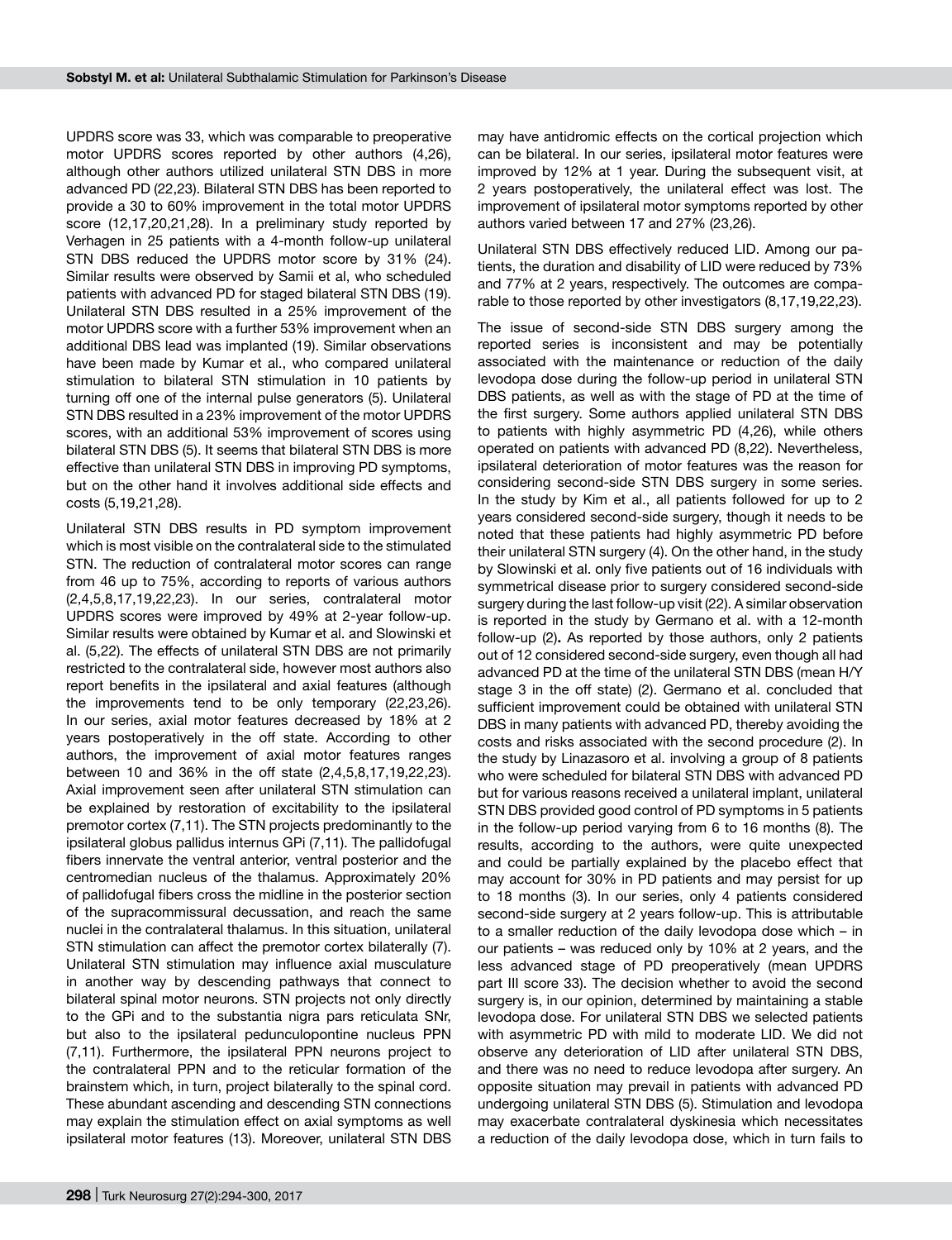control ipsilateral off symptoms in the off state. This can be the reason why some patients with advanced PD after unilateral STN DBS require earlier second-side surgery (5).

Still, unilateral STN stimulation remains a valuable therapeutic option because of its safety and effectiveness. As observed by Slowinski et al., unilateral STN DBS may deliver a satisfactory clinical improvement for an unspecified period of time for many patients with a predominantly unilateral disease (22). A staged STN DBS may be even a more reasonable and arguably a safer approach, particularly for older patients (22). This belief is also supported by Linazasoro et al. who concluded that bilateral STN DBS approach is too aggressive in older PD patients, especially those over 70 years of age (8).

Bilateral simultaneous STN DBS can be associated with an increased risk of side effects including an increased risk of postoperative confusion, dysartria, dysphasia, and challenged attention and concentration (10,15,18,21,29). Reports on the cognitive impairment of bilateral STN DBS have been quite inconsistent. In some series authors have observed no change – or even an improvement in cognitive domains (15). Other authors have reported a significant exacerbation of working memory, speed and mental processing, set switching, and verbal fluency (18,29). These cognitive side effects have been encountered predominantly among older patients, over 69 years old (21,28). Specific neuropsychological tests involving patients who underwent bilateral STN DBS have revealed attention and concentration deficits, and difficulties in verbal learning, naming, and fluency (10,15). On the other hand, no cognitive deficits have been observed clinically after unilateral STN DBS (22,26). The study by Slowinski et al., based on a battery of neuropsychological tests, revealed an improvement in social functioning, no significant postoperative changes in auditory-verbal attention, generating naming for semantic categories, learning, memory, and mood ratings (22). Other authors have also demonstrated the absence of cognitive deficits after unilateral STN DBS (2,4,5,8,17,19,22,23).

Our observations support the belief that in PD patients unilateral STN DBS may provide satisfactory results. Even if the patients require a second-side STN DBS, a prolonged interval between consecutive surgical procedures may be an advantage (2,8,22).

## █ **CONCLUSIONS**

- 1) Unilateral STN DBS remains an efficient treatment option for PD patients. The stimulation effect was seen in the off state with a reduction of motor scores by 31% and 29% at 1 and 2 years after surgery.
- 2) Unilateral STN DBS successfully reduces LID disability by 69% and 77 % at 1, and 2 years after surgery, respectively.
- 3) The incidence rate of all complications (procedural and hardware-related) in the present series was 15.6%. Two patients with procedural complications made full recovery, and 3 hardware related complications were managed surgically without any further complications.

## █ **REFERENCES**

- 1. Defer GL, Widner H, Marié RM, Rémy P, Levivier M: Core assessment program for surgical interventional therapies in Parkinson's disease (CAPSIT-PD). Mov Disord 14(4):572-584, 1999
- 2. Germano IM, Gracies JM, Weisz DJ, Tse W, Koller WC, Olanow CW: Unilateral stimulation of the subthalamic nucleus in Parkinson disease: A double-blind 12-month evaluation study. J Neurosurg 101(1):36-42, 2004
- 3. Goetz C, Leurgans S, Raman M: Placebo-associated improvements in motor function: Comparison of subjective and objective sections of the UPDRS in early Parkinson's disease. Mov Disord 17:283-288, 2002
- 4. Kim HJ, Paek SH, Kim JY, Lee JY, Lim YH, Kim DG, Jeon BS: Two-year follow-up on the effect of unilateral subthalamic deep brain stimulation in highly asymmetric Parkinson's disease. Mov Disord 24(3):329-335, 2009
- 5. Kumar R, Lozano AM, Sime E, Halket E, Lang AE: Comparative effects of unilateral and bilateral subthalamic nucleus deep brain stimulation. Neurology 53 (3):561-566, 1999
- 6. Levin BE, Tomer R, Rey GJ: Cognitive impairments in Parkinson's disease. Neurol Clin 10(2):471-485, 1992
- 7. Levy R, Hazrati LN, Herrero MT, Vila M, Hassani OK, Mouroux M, Ruberg M, Asensi H, Agid Y, Féger J, Obeso JA, Parent A, Hirsch EC: Re-evaluation of the functional anatomy of the basal ganglia in normal and Parkinsonian states. Neuroscience 76(2):335-343, 1997
- 8. Linazasoro G, Van Blercom N, Lasa A: Unilateral subthalamic deep brain stimulation in advanced Parkinson's disease. Mov Disord 18(6):713-716, 2003
- 9. Merims D, Freedman M: Cognitive and behavioral impairment in Parkinson's disease. Int Rev Psychiatr 20(4):364-373, 2008
- 10. Morrison CE, Borod JC, Perrine K, Beric A, Brin MF, Rezai A, Kelly P, Sterio D, Germano I, Weisz D, Olanow CW: Neuropsychological functioning following bilateral subthalamic nucleus stimulation in Parkinson's disease. Arch Clin Neuropsychol 19(2):165-181, 2004
- 11. Nakano K: Neuronal circuits and topographic organization of the basal ganglia and related regions. Brain Dev 22 Suppl 1:5- 16, 2000
- 12. Ostergaard K, Sunde N, Dupont E: Effects of bilateral stimulation of the subthalamic nucleus in patients with severe Parkinson's disease and motor fluctuations. Mov Disord 17(4): 693-700, 2002
- 13. Pahapill PA, Lozano AM: The pedunculopontine nucleus and Parkinson's disease. Brain 123(Pt 9): 1767-1783, 2000
- 14. Perez-Lloret S, Rey MV, Fabre N, Ory F, Spampinato U, Brefel-Courbon C, Montastruc JL, Rascol O: Prevalence and pharmacological factors associated with impulse-control disorder symptoms in patients with Parkinson disease. Clin Neuropharm 35(6):261-265, 2012
- 15. Pillon B: Neuropsychological assessment for management of patients with deep brain stimulation. Mov Disord 17 Suppl 3: 116–122, 2002